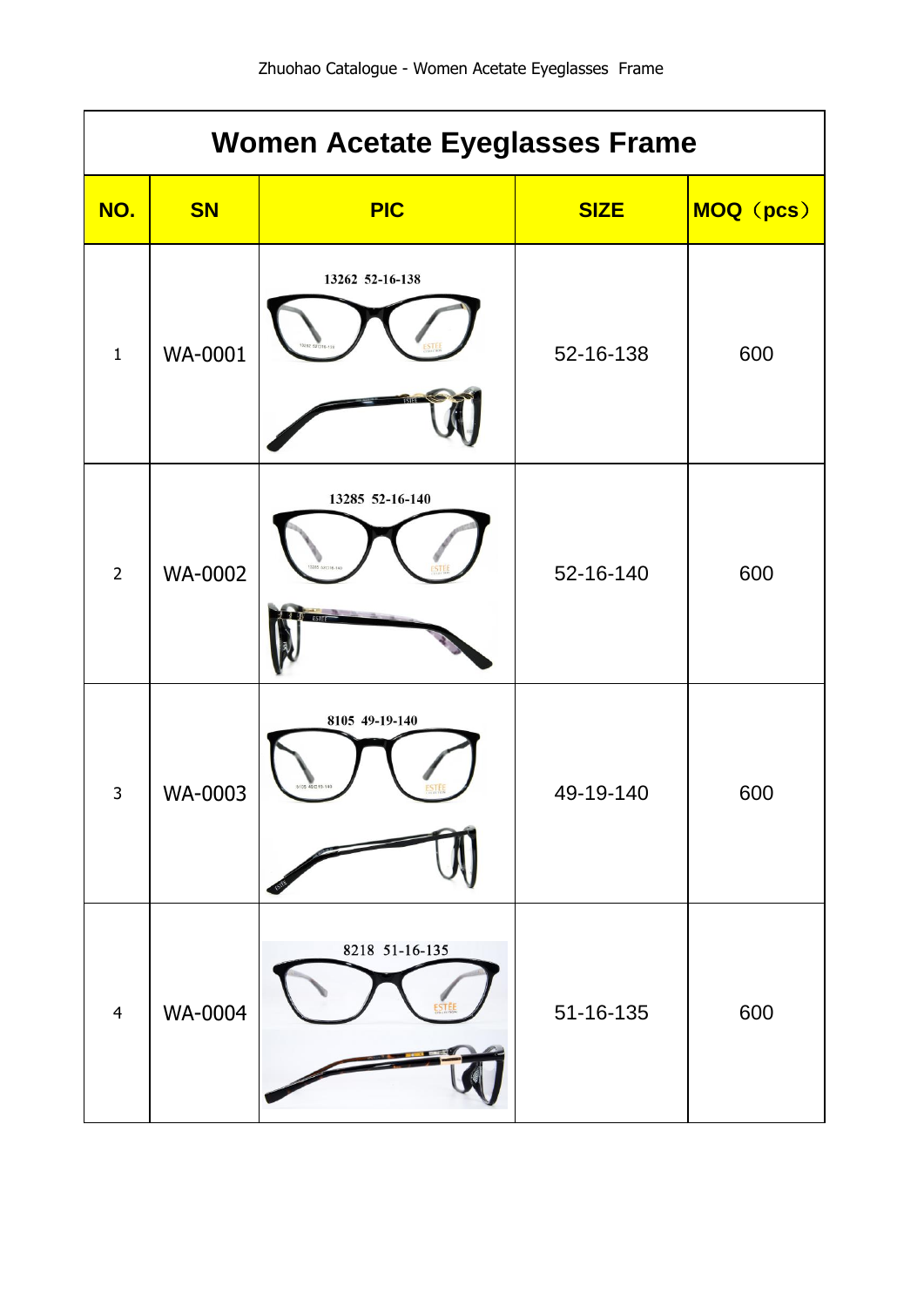| <b>Women Acetate Eyeglasses Frame</b> |                |                             |             |           |  |
|---------------------------------------|----------------|-----------------------------|-------------|-----------|--|
| NO.                                   | <b>SN</b>      | <b>PIC</b>                  | <b>SIZE</b> | MOQ (pcs) |  |
| $\overline{5}$                        | <b>WA-0005</b> | 13224 51-18-140             | 51-18-140   | 600       |  |
| $6\,$                                 | <b>WA-0006</b> | 13230 50-15-135             | 50-15-135   | 600       |  |
| $\overline{7}$                        | WA-0007        | 13253 50-16-140             | 50-16-140   | 600       |  |
| $\, 8$                                | <b>WA-0008</b> | 13254 53-16-140<br>53018.14 | 53-16-140   | 600       |  |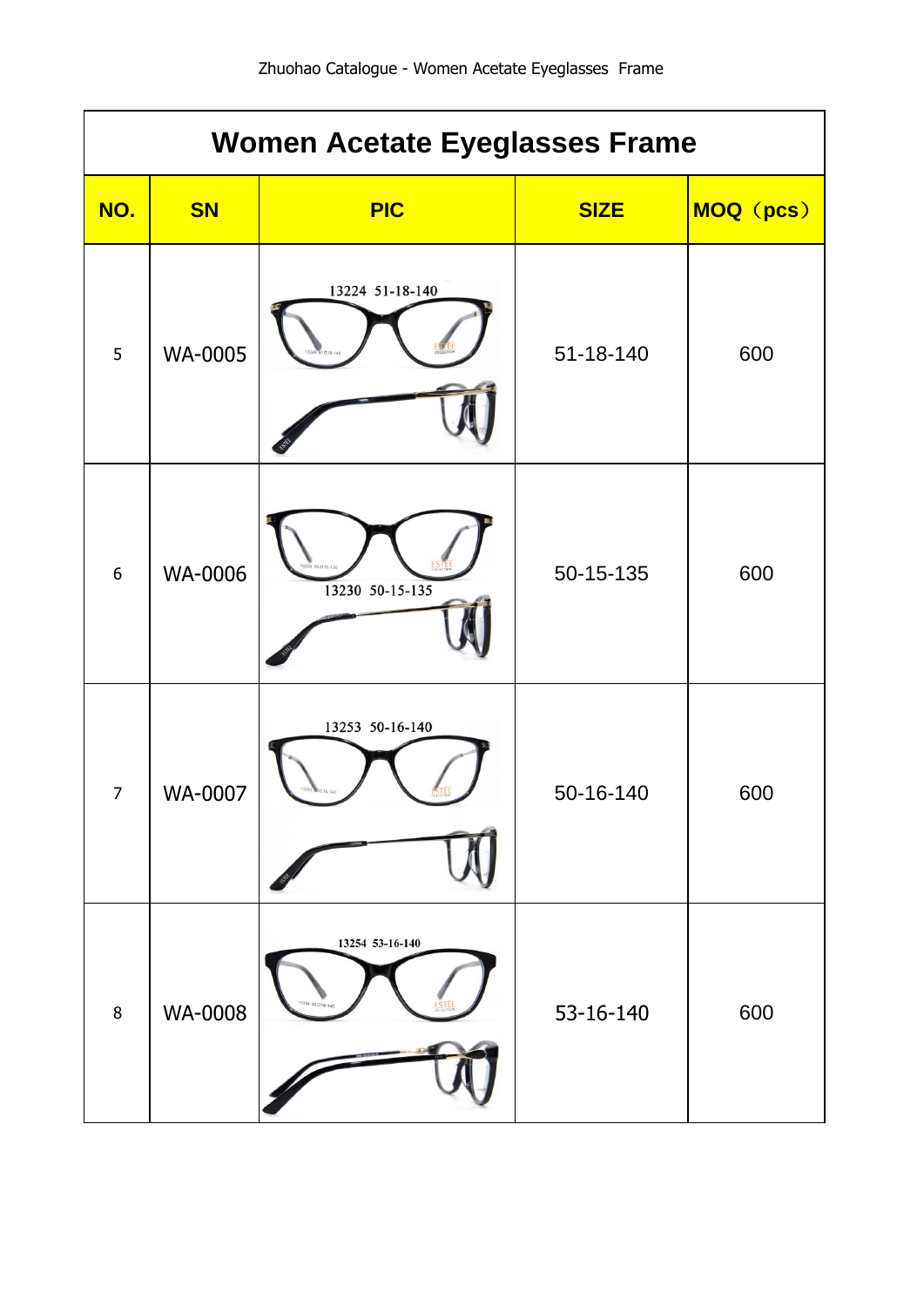| <b>Women Acetate Eyeglasses Frame</b> |                |                                              |             |           |  |
|---------------------------------------|----------------|----------------------------------------------|-------------|-----------|--|
| NO.                                   | <b>SN</b>      | <b>PIC</b>                                   | <b>SIZE</b> | MOQ (pcs) |  |
| $\overline{9}$                        | WA-0009        | 13256 50-20-140                              | 50-20-140   | 600       |  |
| $10\,$                                | <b>WA-0010</b> | 13259 52-15-138<br>269 52 015-134            | 52-15-138   | 600       |  |
| $11\,$                                | WA-0011        | 13260 52-16-140<br>13260 521316-140<br>ESTEE | 52-16-140   | 600       |  |
| $12\,$                                | WA-0012        | 13263 51-16-138                              | 51-16-138   | 600       |  |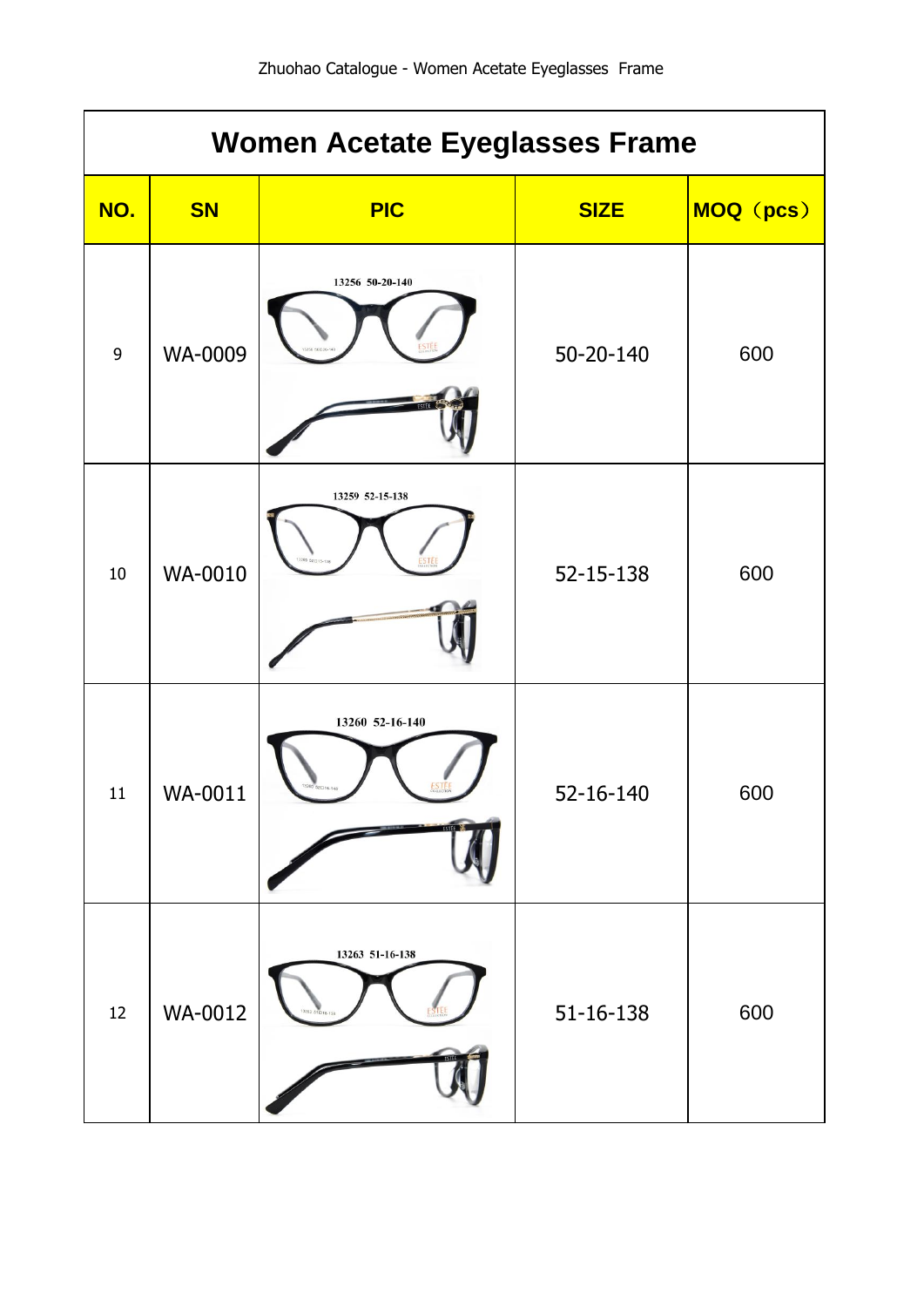|        | <b>Women Acetate Eyeglasses Frame</b> |                                   |                 |           |  |  |
|--------|---------------------------------------|-----------------------------------|-----------------|-----------|--|--|
| NO.    | <b>SN</b>                             | <b>PIC</b>                        | <b>SIZE</b>     | MOQ (pcs) |  |  |
| 13     | WA-0013                               | 13264 52-16-140                   | 52-16-140       | 600       |  |  |
| 14     | <b>WA-0014</b>                        | 13274 52-17-140                   | 52-17-140       | 600       |  |  |
| 15     | WA-0015                               | 13278 51-16-135<br><b>ESTEE</b>   | $51 - 16 - 135$ | 600       |  |  |
| $16\,$ | WA-0016                               | T3071 48-20-137<br>171 481120-137 | 48-20-137       | 600       |  |  |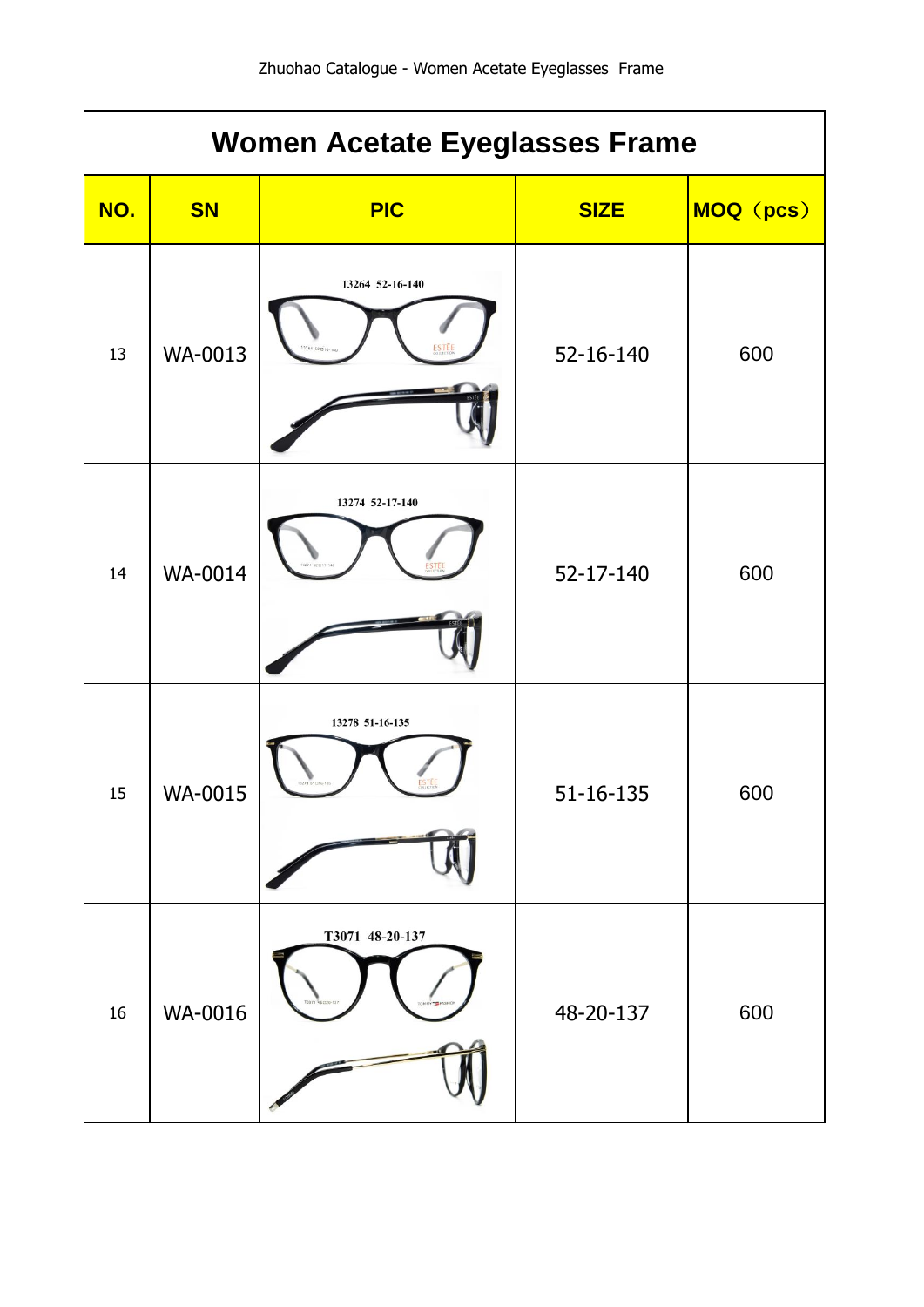| <b>Women Acetate Eyeglasses Frame</b> |                |                                  |             |           |  |
|---------------------------------------|----------------|----------------------------------|-------------|-----------|--|
| NO.                                   | <b>SN</b>      | <b>PIC</b>                       | <b>SIZE</b> | MOQ (pcs) |  |
| 17                                    | WA-0017        | 13273 51-15-138<br>3273 51 015-1 | 51-15-138   | 600       |  |
| 18                                    | <b>WA-0018</b> | 17608 52-18-143                  | 52-18-143   | 600       |  |
| 19                                    | WA-0019        | 17612 50-19-143                  | 50-19-143   | 600       |  |
| $20\,$                                | WA-0020        | 17626 51-17-138                  | 51-17-138   | 600       |  |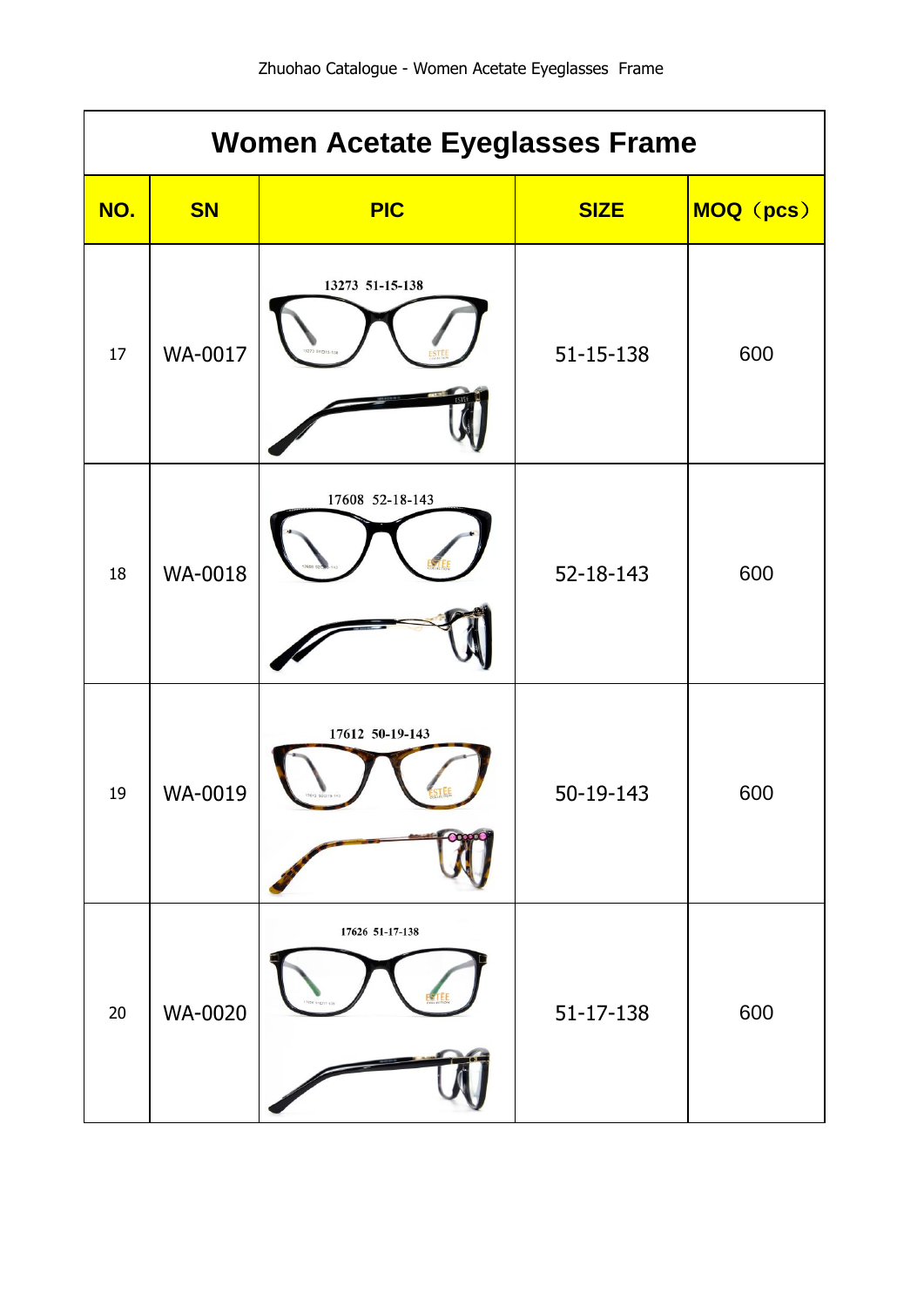| <b>Women Acetate Eyeglasses Frame</b> |                |                                   |                 |           |  |
|---------------------------------------|----------------|-----------------------------------|-----------------|-----------|--|
| NO.                                   | <b>SN</b>      | <b>PIC</b>                        | <b>SIZE</b>     | MOQ (pcs) |  |
| 21                                    | WA-0021        | 13280 51-16-138                   | 51-16-138       | 600       |  |
| 22                                    | <b>WA-0022</b> | 13281 50-17-135                   | 50-17-135       | 600       |  |
| 23                                    | WA-0023        | 13283 52-15-140<br>3283.52135-140 | 52-15-140       | 600       |  |
| 24                                    | WA-0024        | 13286 50-16-140                   | $50 - 16 - 140$ | 600       |  |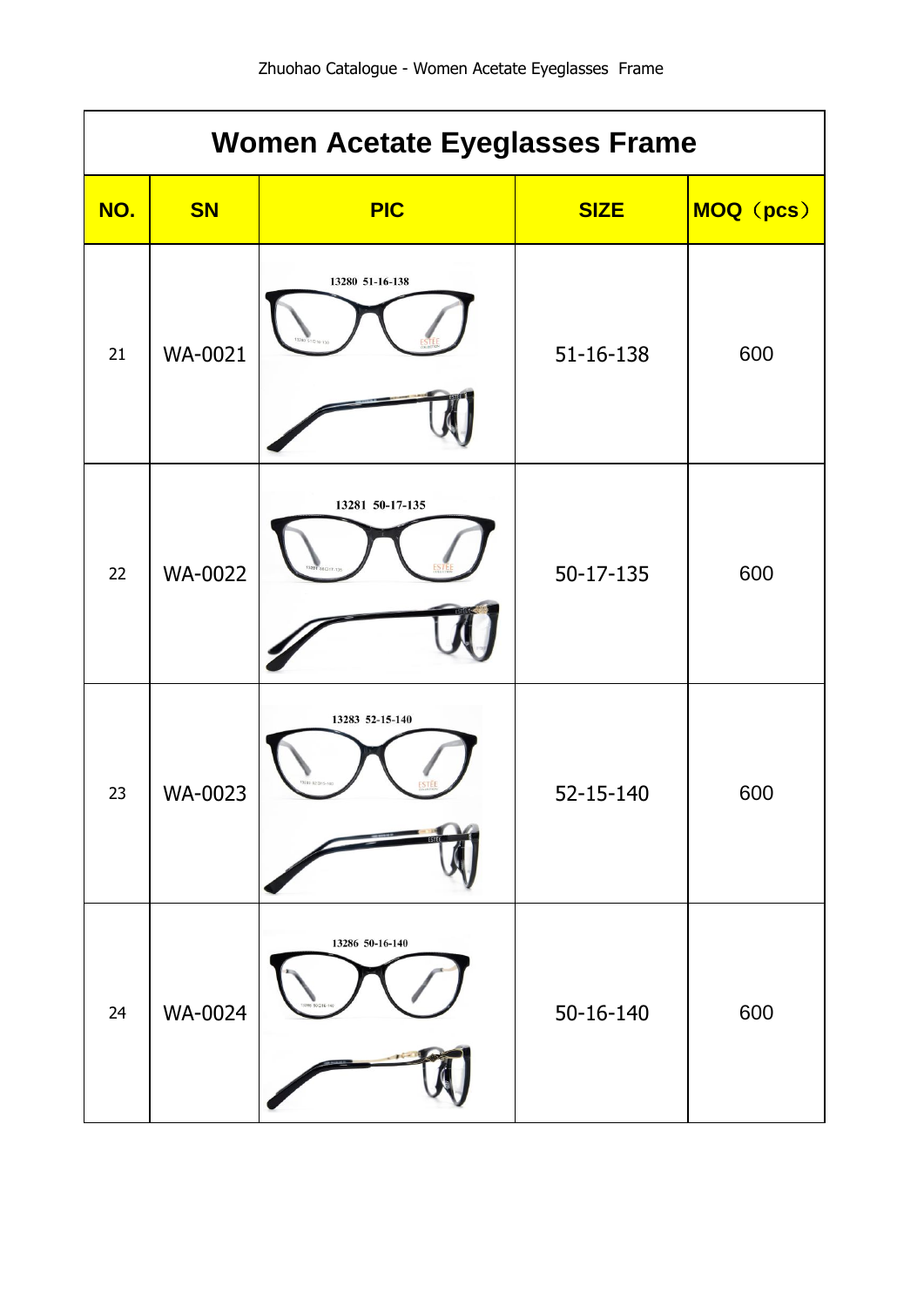| <b>Women Acetate Eyeglasses Frame</b> |           |                                    |             |           |  |
|---------------------------------------|-----------|------------------------------------|-------------|-----------|--|
| NO.                                   | <b>SN</b> | <b>PIC</b>                         | <b>SIZE</b> | MOQ (pcs) |  |
| 25                                    | WA-0025   | 13287 52-16-140<br>3287 521316-140 | 52-16-140   | 600       |  |
| 26                                    | WA-0026   | 13258 53-16-140                    | 53-16-140   | 600       |  |
| 27                                    | WA-0027   | 13268 52-15-140                    | 52-15-140   | 600       |  |
| 28                                    | WA-0028   | 13297 51-16-137<br>3297 51 016-137 | 51-16-137   | 600       |  |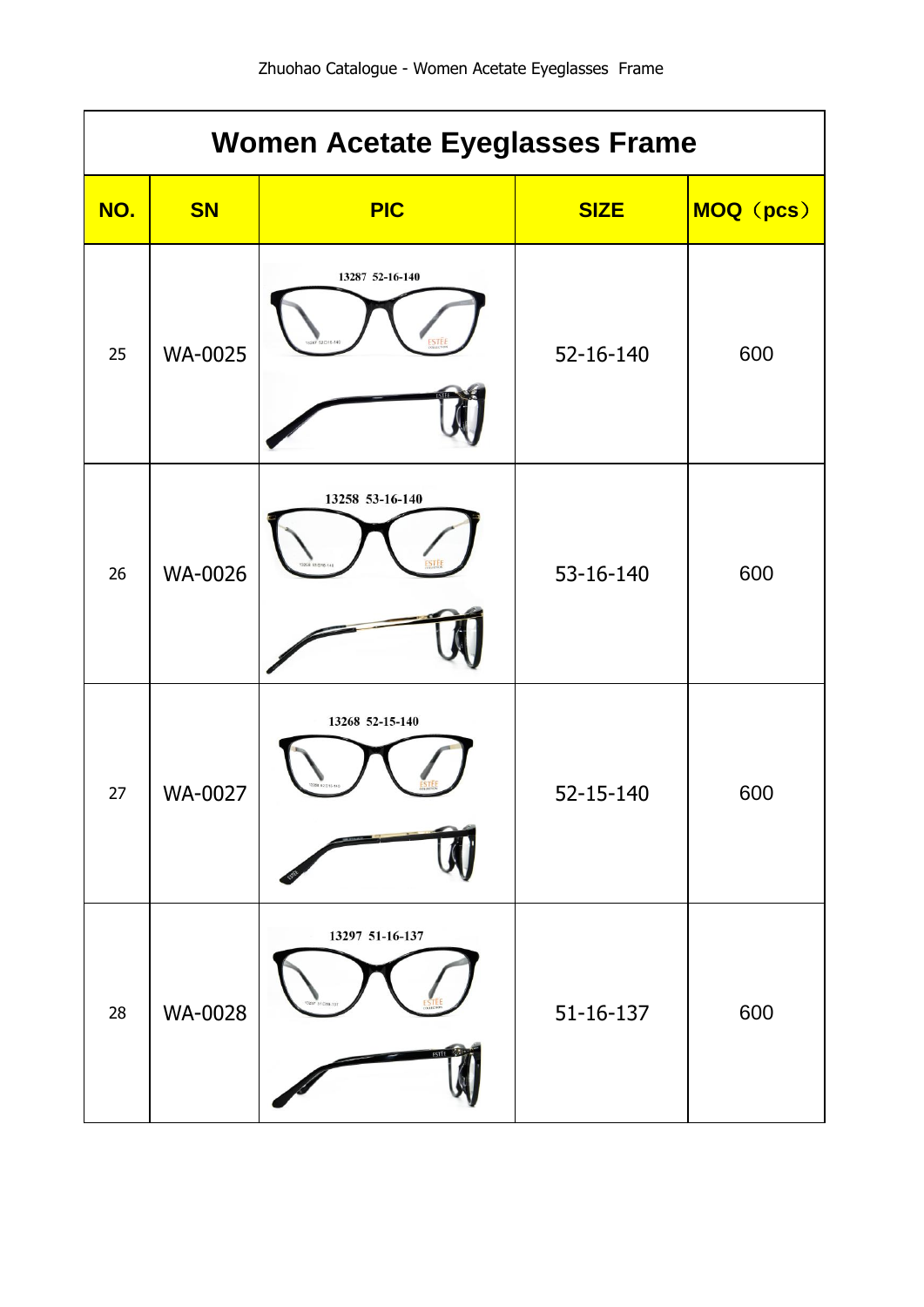| <b>Women Acetate Eyeglasses Frame</b> |           |                                                    |             |           |  |
|---------------------------------------|-----------|----------------------------------------------------|-------------|-----------|--|
| NO.                                   | <b>SN</b> | <b>PIC</b>                                         | <b>SIZE</b> | MOQ (pcs) |  |
| 29                                    | WA-0029   | T3091 51-18-145                                    | 51-18-145   | 600       |  |
| 30                                    | WA-0030   | 13306 51-15-135                                    | 51-15-135   | 600       |  |
| 31                                    | WA-0031   | 13288 50-15-135<br>13288 50 015-135<br><b>STEE</b> | 50-15-135   | 600       |  |
| 32                                    | WA-0032   | 13289 49-15-135<br>13289 491315-12                 | 49-15-135   | 600       |  |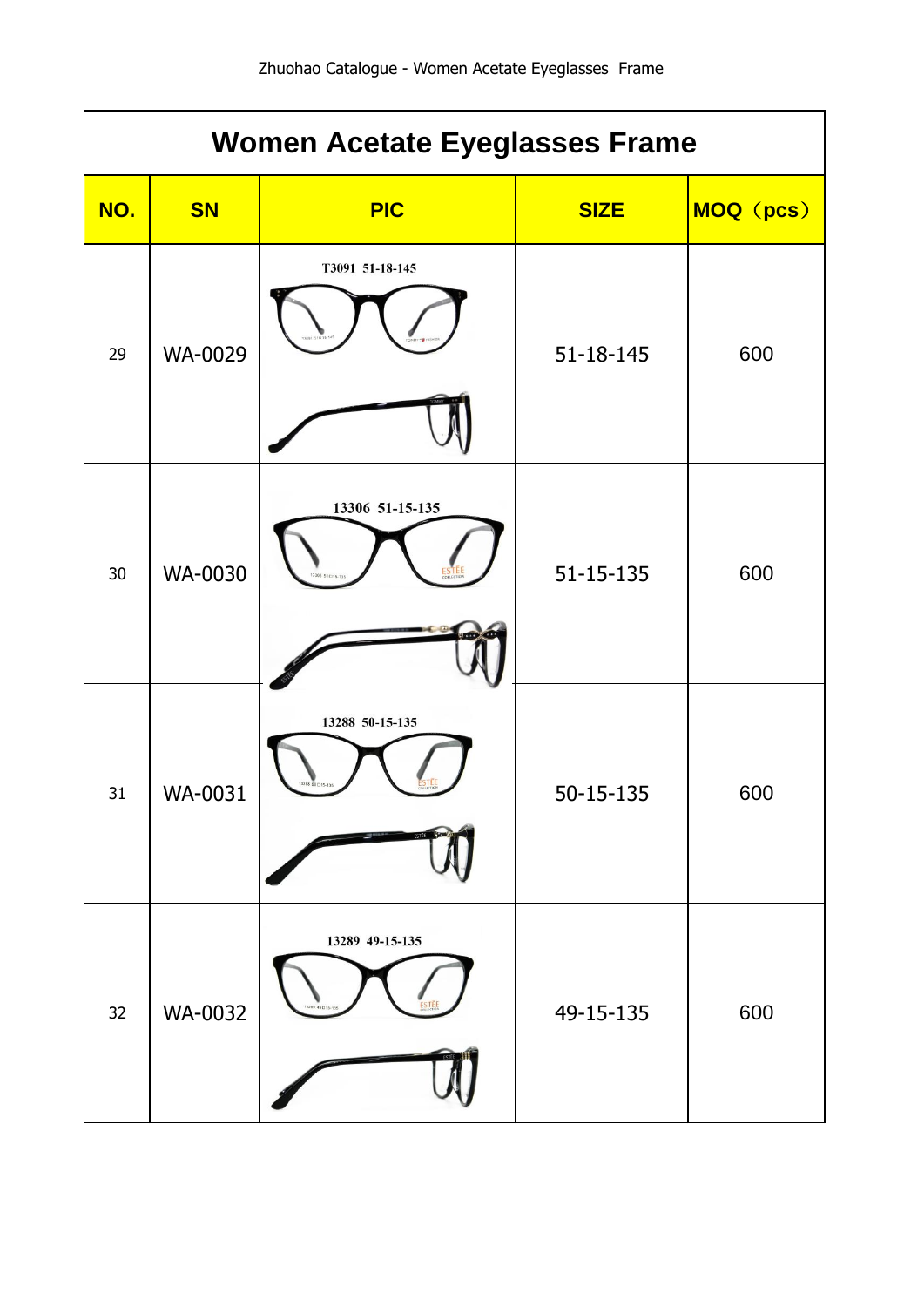| <b>Women Acetate Eyeglasses Frame</b> |           |                                    |             |           |  |
|---------------------------------------|-----------|------------------------------------|-------------|-----------|--|
| NO.                                   | <b>SN</b> | <b>PIC</b>                         | <b>SIZE</b> | MOQ (pcs) |  |
| 33                                    | WA-0033   | 13284 52-16-137                    | 52-16-137   | 600       |  |
| 34                                    | WA-0034   | 13302 54-16-140                    | 54-16-140   | 600       |  |
| 35                                    | WA-0035   | 13307 51-15-138<br>3307 511315-138 | 51-15-138   | 600       |  |
| 36                                    | WA-0036   | T3092 49-18-145                    | 49-18-145   | 600       |  |